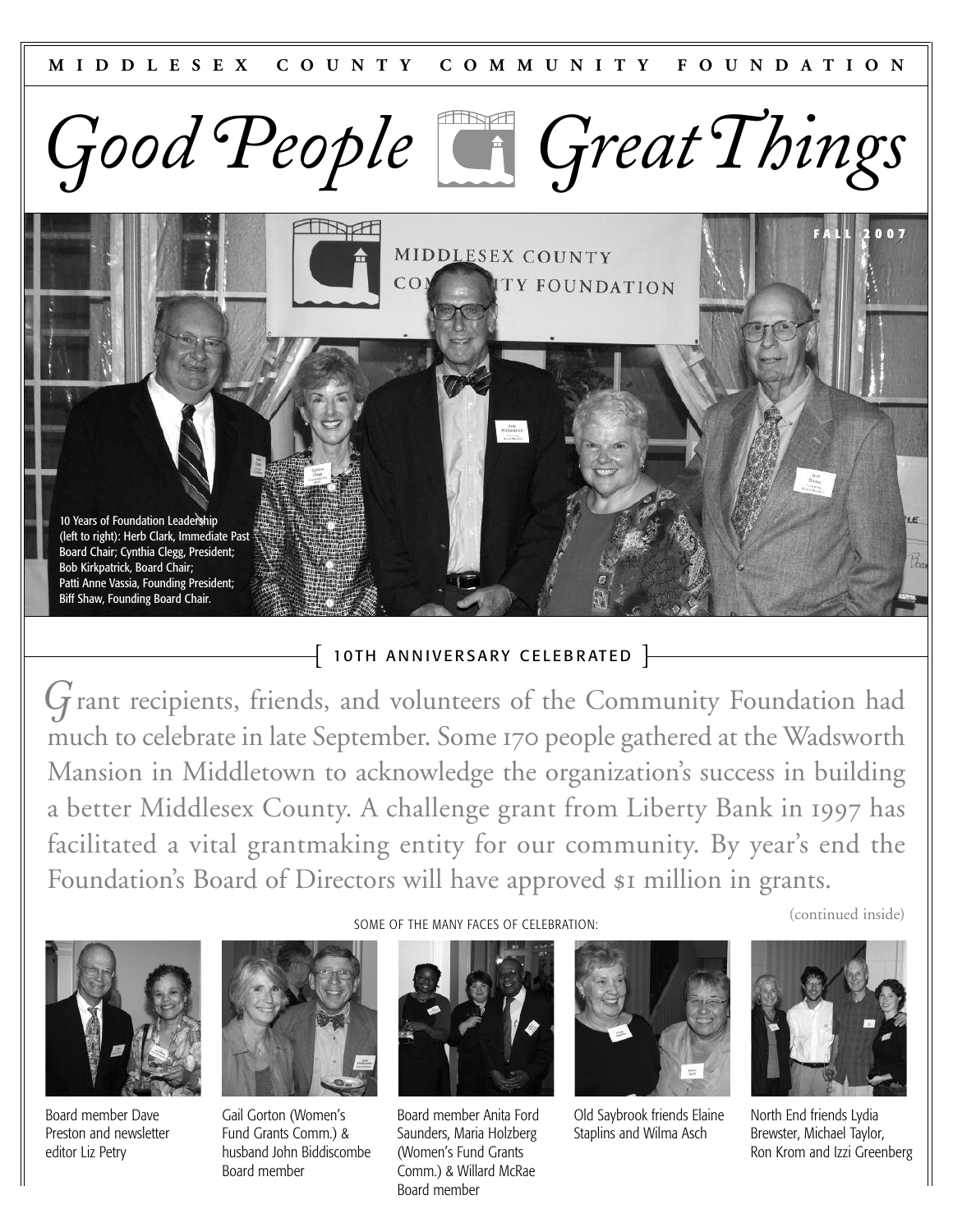

#### 10 TH ANNIVERSARY CELEBRATION (CONTINUED)

#### *Other celebration highlights:*



## GROWTH TO MORE THAN \$3 MILLION IN ENDOWMENT AND MORE THAN \$12 MILLION IN KNOWN PLANNED GIFTS BY 50 INDIVIDUALS.

"These essential planned gifts secure our long-term viability for this and future generations," said Foundation Board Chair Bob Kirkpatrick. He was liberal in his praise for the many donors, founding givers, and grantmaking partners. "We have much for which to be grateful and thank everyone for their support of our efforts."

 $\vert \star \vert$   $-$ 

PRAISE FROM COMMUNITY HEALTH CENTER VICE PRESIDENT **MARGARET FLINTER FOR** FOUNDATION GRANTS THAT HELP PROGRAMS LARGE AND SMALL. Vital to the shoreline were two grants that provided the first Spanish speaking maternal-child worker in the Health Center's Valley-Shore office in Clinton and its Domestic Violence Program in Westbrook. Flinter also commended the Foundation's partnership with the Connecticut Health and Educational Facilities Authority, through which the Health Center was able to start a statewide Obesity Tracking program before others were addressing this critical health issue.

ANNOUNCEMENT BY FOUNDATION PRESIDENT CYNTHIA CLEGG OF A \$10,000 ANONYMOUS GIFT IN HONOR OF FOUNDING PRESIDENT PATTI ANNE VASSIA

 $\begin{picture}(150,10) \put( 10,0){\line(1,0){10}} \put( 10,0){\line(1,0){10}} \put( 10,0){\line(1,0){10}} \put( 10,0){\line(1,0){10}} \put( 10,0){\line(1,0){10}} \put( 10,0){\line(1,0){10}} \put( 10,0){\line(1,0){10}} \put( 10,0){\line(1,0){10}} \put( 10,0){\line(1,0){10}} \put( 10,0){\line(1,0){10}} \put( 10,0){\line(1,0){10$ 

that will be used to enhance local communities through their public libraries, which will decide how to manage the gift. Clegg encouraged everyone to continue their outstanding support to build on the tremendous accomplishments of the past to years.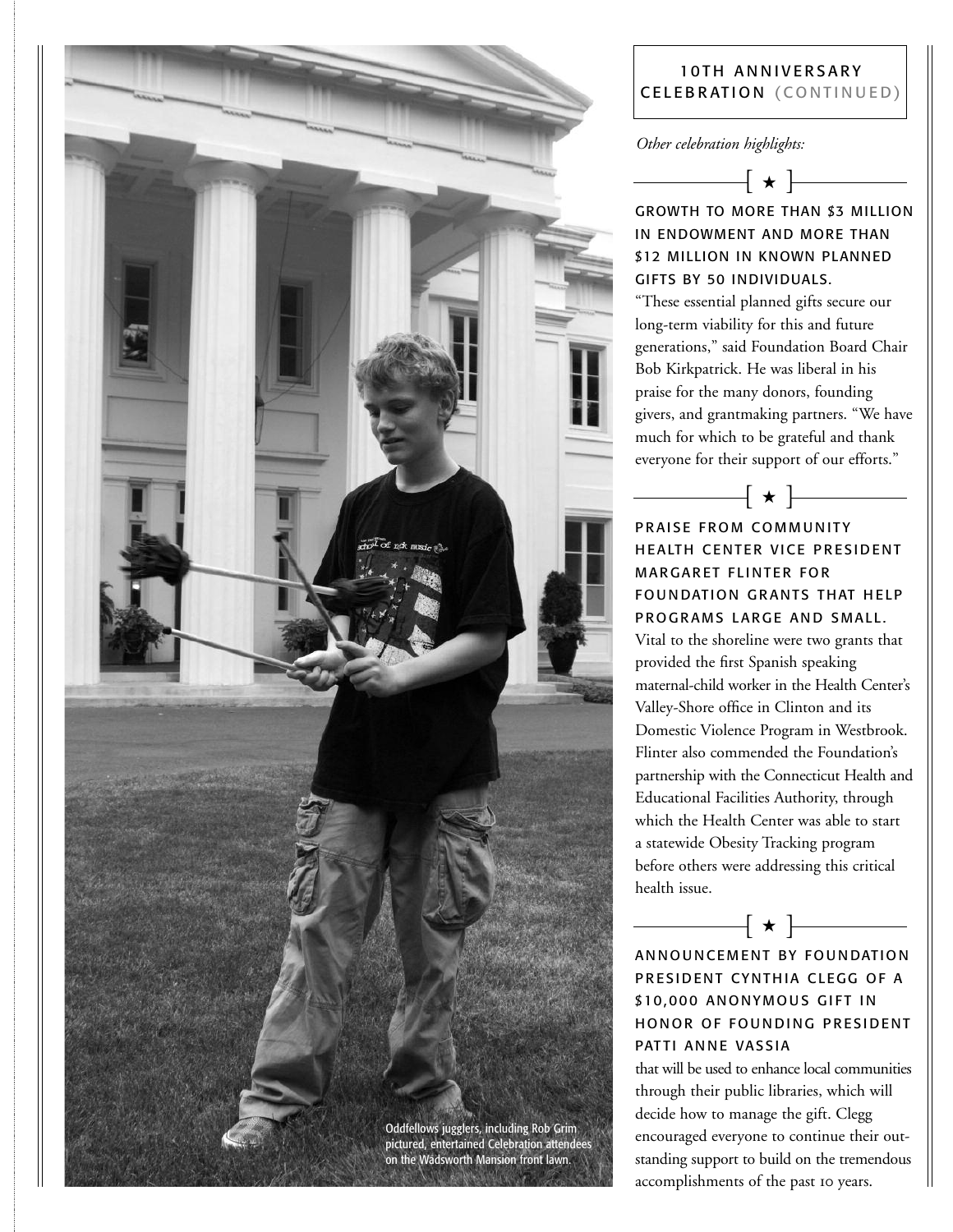

# *It' s time to ask ourselves and others one question: Who would you like to help forever?*

 $-$  CELEBRATE!  $\overline{\phantom{1}}$ 

#### Dear Friends,

I am delighted to be the newest member of the Middlesex County Community Foundation's family. I am fortunate to be part of a group of individuals and organizations who care so much about the community. You have made the collective commitment to dream and envision a county of strong connections and have invested wisely of your time, energy and resources for the benefit of all. Your will power, perseverance and collaborations have allowed you to accomplish so much.

#### TOGETHER YOU'VE:

| $\infty$             | $\Omega$                           | $\Omega$                                |
|----------------------|------------------------------------|-----------------------------------------|
| GROWN                | <b>GIVEN BACK</b>                  | PLANNED FOR THE FUTURE                  |
| the money invested   | \$1 million in grants to more than | with more than \$12 million in known    |
| in the endowed funds | 130 community organizations        | planned gifts to leave a lasting LEGACY |
| to \$3.5 million     | by the end of the 2007 grant cycle | for Middlesex County                    |

Middlesex County Community Foundation has, over its first ten years, had many successes. Of course, there's more to do and together we can and will achieve even more. We will continue to strengthen our community by building a substantial, enduring endowment and meet the challenges of our region by reinforcing and connecting the resources of the community.

We celebrate you—your philanthropy —since the Community Foundation's beginning. We believe that there are no limits to the generosity and good will of the residents of Middlesex County. We believe that through combined energy and collective financial and human resources we will be even *better together* in the next ten years.

As we move into our second decade, it's time to share our story with at least ten of your friends. It's time to celebrate the many "Great Things Good People" have accomplished.

It's also time to ask ourselves and others one question: *Who would you like to help forever?*

CYNTHIA H. CLEGG PRESIDENT & CEO

#### FOUNDATION WELCOMES NEW BOARD MEMBER

 $\mathcal N$ ancy Fischbach educated herself quickly when Community Foundation Board Vice Chair Marcia Kalayjian and Patti Anne Vassia approached her about joining the board. "I knew little of the Foundation," Fischbach said. "I had received the newsletters and set them aside because they looked interesting." What she discovered made her want to contribute to the organization.

Fischbach, a longtime resident of Clinton who now lives in Deep River, brings a vast array of talents to the board. She has years of experience in publishing, including work at *Newsweek* and *Parents* magazine. Her civic activities have involved her in planning and

zoning commissions in Clinton and Deep River, as well as on the finance committee of the Connecticut River Gateway Commission, and a variety of leadership positions at Congregation Beth Shalom in Chester.

Foundation President Cynthia Clegg sees the board's newest member as a perfect fit. "Nancy has experience with a foundation and therefore knows the challenges of making responsible grants." And as a resident of the Deep River, which was previously not represented on the board, "She will add to the understanding and knowledge of the shoreline and lower valley towns," Clegg added.



Fischbach said she looks forward to improving the Foundation's visibility among lower valley residents. "The most important thing is for the general population to know that the Foundation exists," Fischbach said. "I've told people—educated people, people involved in the community that I'm on the board of the Foundation, and they say, 'Oh, what's that?'. From now on, they won't have to wonder."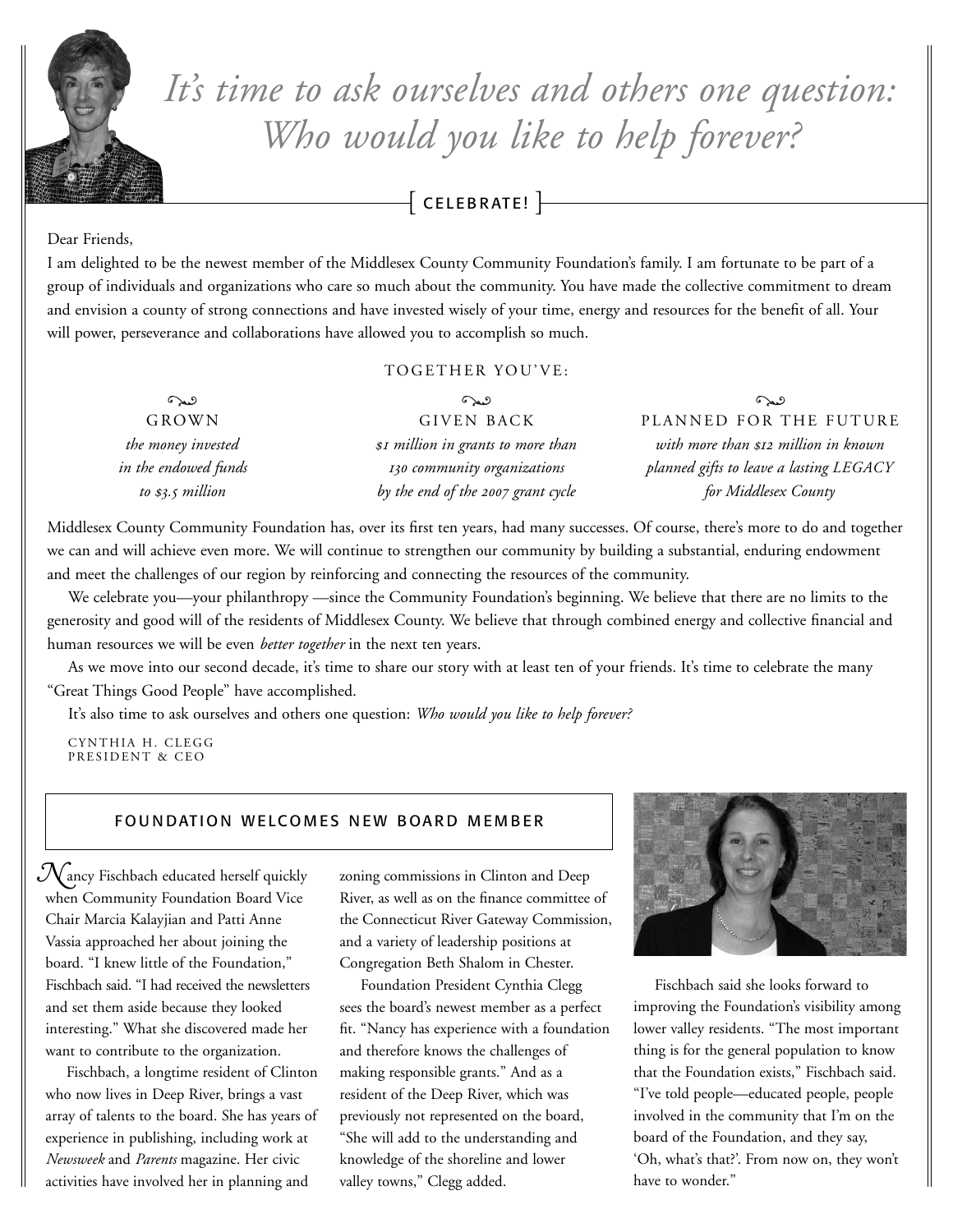#### HONORS ABOUND FOR PATTI ANNE VASSIA



Board members celebrate Vassia's Martha S. Newman Award with a wave.

 $\widetilde{T}$ he Board of Directors thought long and hard about how to recognize the monumental efforts of founding president Patti Anne Vassia as she makes the transition from working part time to retirement. Board members wanted to show their gratitude while providing a lasting tribute for her 10 years of building the Foundation. The result of their deliberations was to establish the *Patti Anne Vassia Fund for Administration*. Board members then raised gifts and pledges of \$100,000 to begin the Fund, which was announced at a celebration for Vassia, attended by past and present volunteers and friends. The guest of honor was overwhelmed by the creation of the fund. "I know better than most how difficult it is to raise operating support, so this is an unbelievable honor. I thank all who made it possible," she said. "Now I will help it grow by adding one of my own planned gifts to this Fund and will encourage others to do the same." You can join the Board in honoring Vassia by contributing to this Fund.

At its 2007 annual meeting the Connecticut Council for Philanthropy presented its first *Martha S. Newman Award* to Vassia. The Newman Award is presented to someone who serves on the staff of a grantmaking organization who has demonstrated sustained and exemplary service to the organization and the philanthropic sector in Connecticut. Vassia's local accomplishments, along with state and national recognitions were instrumental in her winning the nomination. "Perhaps more important, she's never too busy to share her knowledge and experience," said Nancy Roberts, president of the Connecticut Council for Philanthropy. "And no one is immune from Patti's quest for community involvement." In receiving this award Vassia reminded those gathered to continue to "see" people: their needs, their desires to volunteer and contribute to make a better community.

#### CHEFA PARTNERSHIP SECURES \$160,613 FOR HOMEBOUND AND HOMELESS

*T*wo nonprofit agencies that provide critical services celebrated Christmas in July through the Community Foundation's partnership with the Connecticut Health and Educational Facilities Authority (CHEFA). Based on the Foundation's recommendation, CHEFA awarded \$100,000 to the Estuary Council of Seniors in Old Saybrook and \$60,613 to The Connection, Inc. in Middletown.

The Estuary Council will use the funds to purchase two specialized vans for its Valley Shore "Meals on Wheels" program. Last year the organization delivered more than 85,000 meals to the homebound and to central facilities where seniors gather for meals and socializing. The vehicles now in use, vintage 1995 and 2000, have needed extensive repairs.

The Connection received its grant to hire a vocational specialist for the Eddy Shelter to help residents reduce homelessness, substance abuse, and criminal behavior. The work of the specialist will serve as a demonstration program for future grants from other sources.

The Foundation nominated The Connection and the Estuary Council because they address important needs in Middlesex County: services to the homebound and vocational services for the homeless and those at risk of homelessness. Since 2002, the Foundation has helped to secure CHEFA grants totaling \$406,373.

#### IN MEMORIAM



RICHARD H. GOODWIN 1910 – 2007

We celebrate the long and productive life of Dick Goodwin, early land preservationist and past president of The Nature Conservancy, who died on July 6th. His visionary environmental leadership has provided thousands of acres of open space for future generations to enjoy. A magnificent bequest to the Community Foundation will provide stewardship for the Burnham Brook Preserve in East Haddam and other preservation efforts that he nurtured in his lifetime.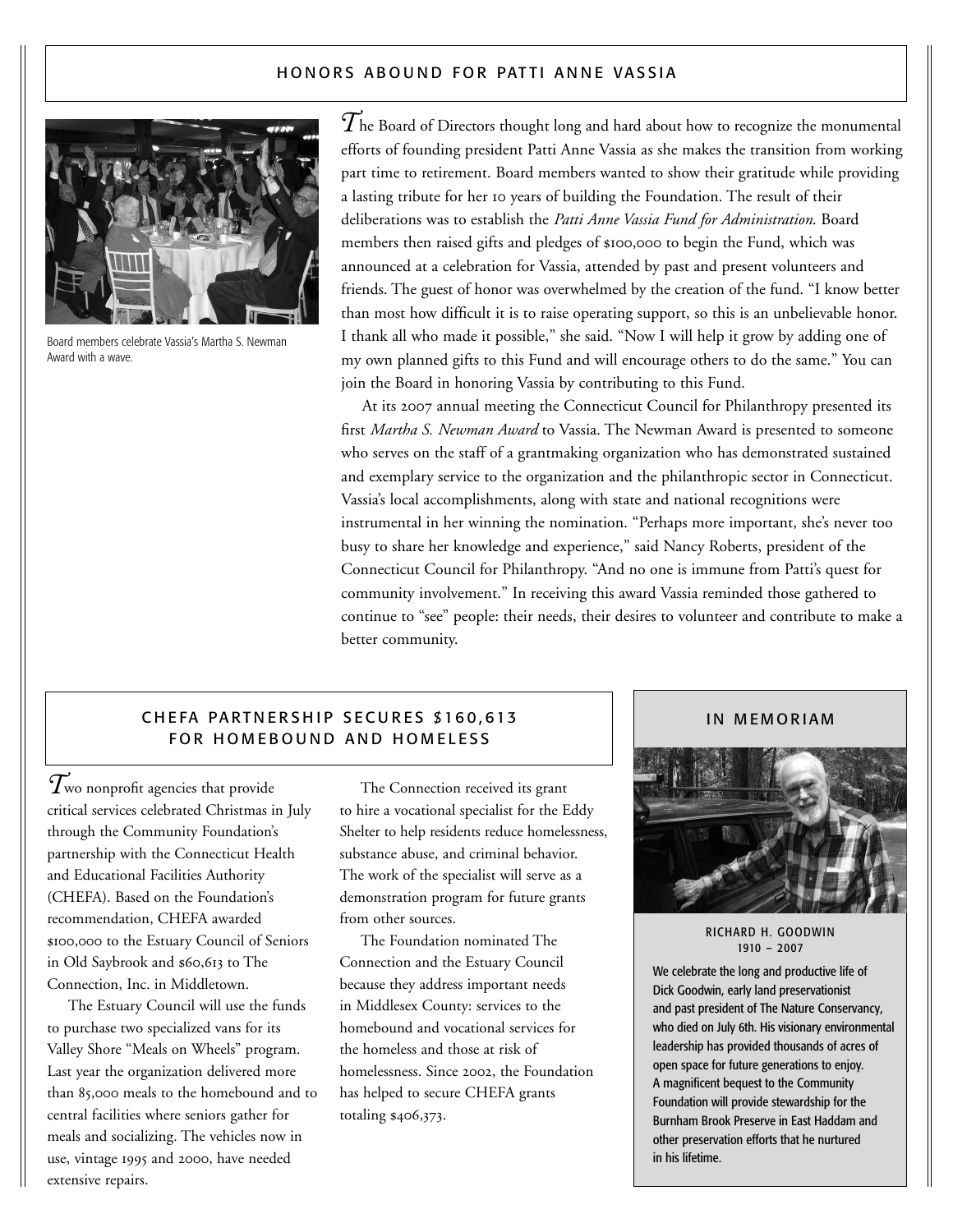# *Good People GreatThings*

**F A L L 2 0 0 7**

*Dear Friend of the Community Foundation,*

 *has been a great year for the Middlesex County Community Foundation! We celebrated our tenth anniversary and our many achievements, especially providing more than million in grants to community organizations. Our grant making partnership with CHEFA has brought an additional , to nonprofits in our community. We also celebrated Patti Vassia's* ten years of service as our President, and, in response to her request for a reduced schedule, welcomed *Cynthia Clegg, a veteran nonprofit executive, as our new President and CEO. With extraordinary investment return, our endowed funds reached a new high. Thanks to many caring individuals, our known planned gifts have also grown significantly.*

*As with all new community foundations, raising funds for operating costs represents a significant challenge. Fortunately, the Foundation has enjoyed extraordinary on-going support from its founders, its directors, and our generous community. Last year's new President's Society helped identify those willing and able to contribute , or more. More than individuals and businesses have already joined the Society for . We are extremely grateful for their leadership and their vision for the future of Middlesex County and the Community Foundation. Of course, we welcome others to join them and appreciate donations of any amount to support our efforts.*

*The Community Foundation has always insisted in quality in everything it does. We were the fourth community foundation in the state to meet the National Standards for U.S. Community Foundations.We have made great progress in our first ten years, but we are still relatively small. Until we have a much larger endowment, we will continue to need public support to cover operating expenses.*

*Fortunately, the Clark Group, Middlesex Mutual Assurance and Whelen Engineering will continue their generous offer to match for every given or pledged for operations. Your year-end gift can help secure that support. Perhaps you can increase your gift by directing a matching corporate gift through your employer. Please help, as you are able, by using the enclosed reply envelope. We appreciate your consideration and wish you a happy holiday season!*

Vilpatrick

ROBERT L. KIRKPATRICK, JR.<br>CHAIRMAN, BOARD OF DIRECTORS

DAVID PRESTON<br>CHAIRMAN, DEVELOPMENT COMMITTEE